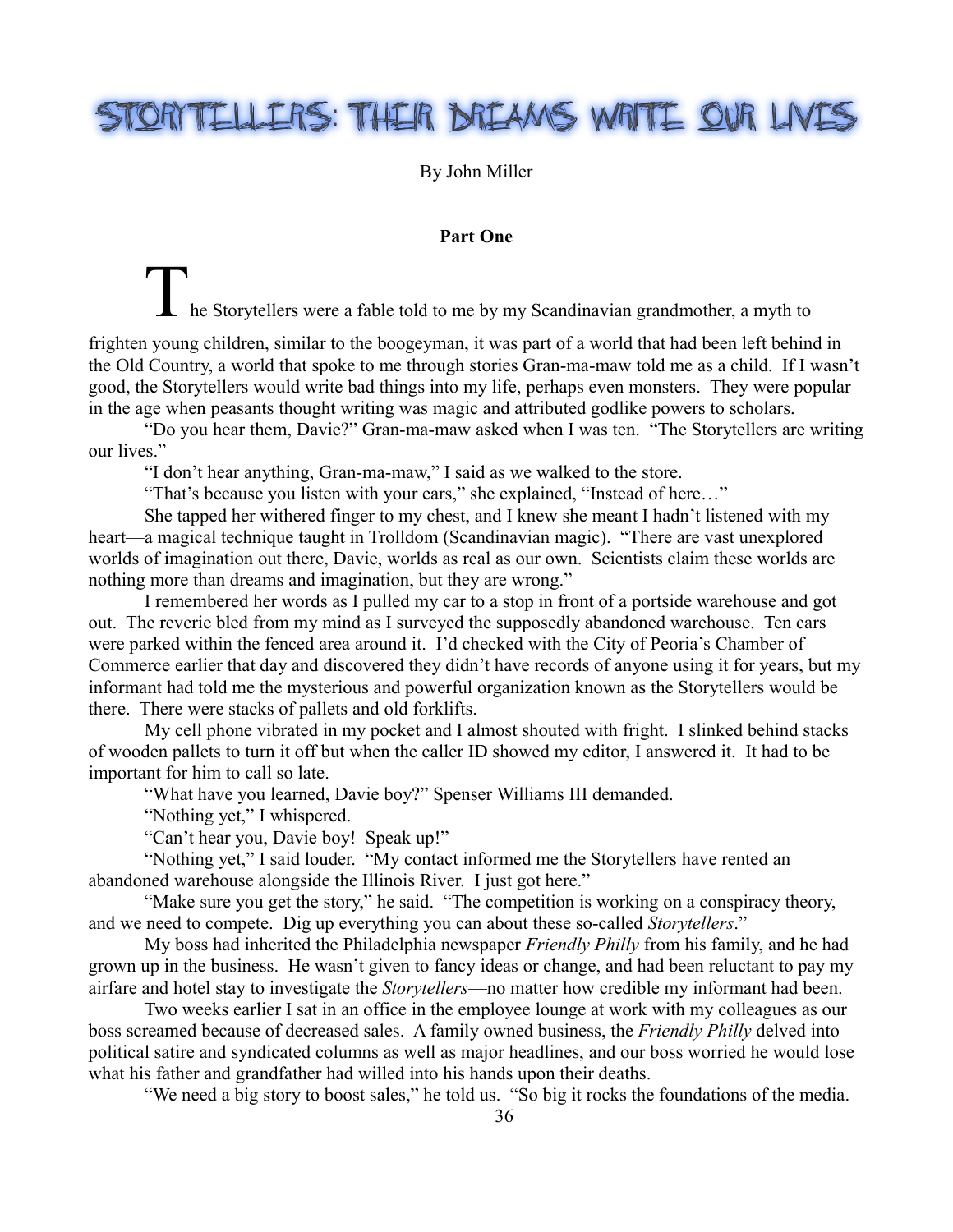We have to go by the books on this one with no exaggerations."

A week later I researched *Storytellers* on the internet. I didn't do it because of my job; I did it because of Gran-ma-maw. It was Gran-ma-maw's birthday, and she'd been dead five years. At such times I thought of her… and the *Storytellers.* That's why I Googled "Storytellers" and found myself in a chat room called *Supernatural* at Yahoo Instant Messenger.

While in the chat room I met Simon Harms – username Record Mongol. He admitted the *Storytellers* were real and told me about a secrete meeting and how he planned to investigate.

"What are the *Storytellers?*" I typed.

"They are a group of people who believe in the power of an ancient mythical concept called *Story*," he replied, and they believe it has great affect over the lives and destinies of others. Of paramount importance are those who believe in them: important politicians, world leaders, and clergy —those who come from old and powerful families which have had ties with this secretive organization for generations. The Storytellers have embedded themselves into these upper-crust families, and the families do whatever is asked of them. This is the true power of the *Storytellers*—they rule through the world's elite."

"Why have you told me this?" I asked.

"For my safety," he typed back. "They want to recruit me, but they demand I show up alone in Peoria, Illinois. I want at least one person to know who I am and my location."

That sounded suspicious, but I didn't question him. I became excited to hear someone *anyone*—who could tell me about the mysterious *Storytellers*.

"I don't know why you would trust me, a total stranger," I responded. I couldn't help my suspicion. "But an article about the Storytellers might make my boss happy. What if I went with you?"

"I would be glad for the company," he typed back.

He gave me his phone number, and I called him. We discussed our itinerary and scheduled possible times we could meet, and I explained I needed my boss' approval since I had no vacation time left. This would have to be work-related, I told him, for me to go.

The next day I spoke with my boss, explained the situation. He was hesitant to believe me.

"You expect me to send you on a plane to investigate some clandestine meeting because of a conversation with some guy in a chat room?" he asked. "Who is this guy, anyway?"

"Simon Harms," I replied, "CEO of Trident Records."

That was all it took to convince him to send me. Trident Records surpassed Columbia Records in sales. It was an empire that controlled half the overseas market flowing out of the States. If an entertainer wished to sell to the Asian market, half the time they went through Trident Records. What caused my boss to budge was the fact that Simon Harms owned several smaller businesses, one of which was *The Philadelphia Examiner*, our competition.

Simon canceled at the last possible minute, after my airfare and hotel reservations had been arranged. He didn't give a reason.

Now, almost two weeks later, I stood beside a stack of wooden pallets with my cell phone pressed against my ear. I was there based on the assumption that the Storytellers were an ancient organization alleged godlike powers. They had close ties with some of the oldest monarchal families in Europe, and on a whim they swayed the minds of the most powerful world leaders—they were an advisory counsel hidden behind the scenes, the perfect story my boss needed.

"Do you think it's dangerous for you?" Spenser asked as an afterthought. My cell phone slid in my sweaty hand. "You remembered the revolver I gave you, I hope?"

"Yes, I have it," I said. "It's in my waistband." I felt the .45 magnum and shuddered—I had hated guns since an accidental death of a childhood friend, but I needed protection. "Somebody's going to hear me if I keep talking. "I don't want to have to use the gun, sir."

"Say no more, Davie boy," the editor interrupted. "I gave you that gun more to emphasize the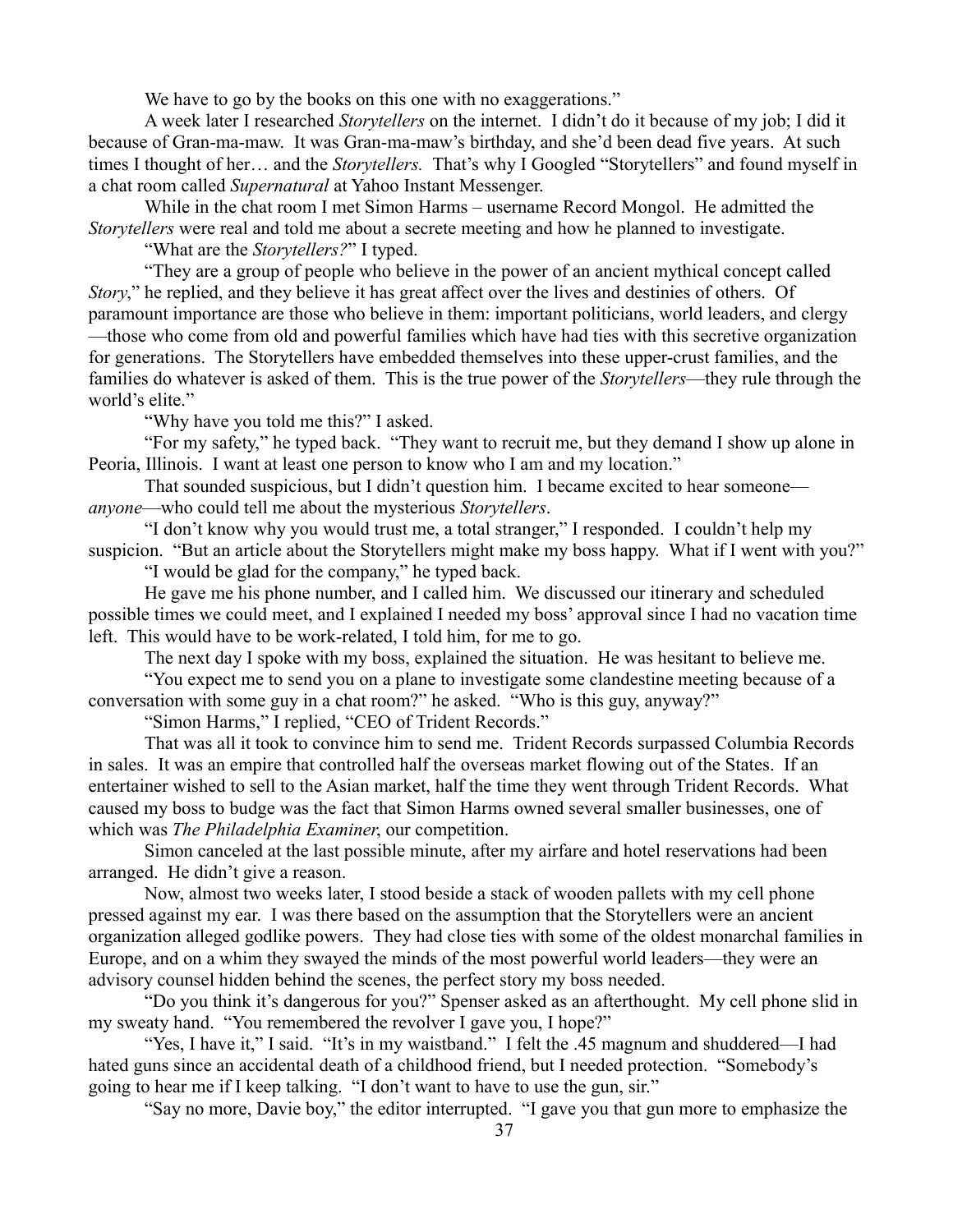importance of getting this story… and just in case there actually was danger. Attach the story to an e-mail and send it to me by tomorrow afternoon. I want it slanted toward conspiracy. Got it?"

"Yes, sir!"

"Our competition, *The Philadelphia Examiner*, can't print a huge story without competition from us," he muttered. I heard telephones ring on the other line, and I wondered if he was still in his office at that time of night. "Got to go, Davie Boy. Be careful!"

I shut my phone off and walked in shadows. Twenty feet later I made it to the warehouse. I saw a single door and three rollup doors, all locked. I tried to be as quiet as possible, but stealth wasn't my forte. I kicked something in the dark, and a soda can skidded across the pavement. I froze. When no one responded, I continued to search for a way inside.

A fire escape on the back of the building presented itself, and I moved a stack of wooden pallets beneath it with a pallet-jack. I climbed up the wooden pallets which shook and steadied myself at the top and then reached for the bottom rung of the fire escape ladder. It slid down and struck the topmost wooden pallet I stood on, which was good, because it helped steady them.

Up a fire escape and across a metal balcony was a door. I slid a credit card between the door and the door jam, and I thought I'd gotten it stuck when the door opened much to my relief. I put the card in my pocket and stepped into dim blue light.

"The Storytellers aren't human," Gran-ma-maw told me when I was sixteen. "They're similar to the Three Sisters of Fate who weave the destinies of humankind with their looms." From my Mythology class I remembered that the threads woven by the Three Sisters dictated life and death of mortals and gods alike, and both feared the Three Sisters. "Some say the Three Sisters were Storytellers, and the myth of the Three Sisters of Fate resulted from people's misunderstanding."

I stood in a storage room. An open door led to a walkway suspended above the warehouse. Outside was a closed office at the end of the walkway with stairs beside it leading down. I crept to the storage room's wall next to the door, pressed my back against it, and listened. I couldn't believe I relied on Gran-ma-maw's Trolldom magic, but I was scared.

"When you use Trolldom magic to *listen*," she taught, "You have to feel yourself become one with your environment. Become one with the ground beneath your feet, feel it. Visualizing the ground isn't enough; you must feel the ground as if it is a part of you—feel *through* it.

"Next, stretch this *feeling* out into the immediate area. Listen to your heartbeat within the ground. Hear your breath within the trees and sky. Taste the earth itself."

I practiced this as a child, and I believed it then. I hadn't tried the technique for over a decade, and I wasn't even sure it worked or had been part of my youthful imagination. I used it now because of fear. I didn't want to get caught. If the *listening* technique my grandma taught me worked, maybe I could perceive the most opportune moment to go around the corner. After all, I had believed in it once. It's funny the things once abandoned as childish are the things we cling to in times of stress or danger.

I closed my eyes. My heart beat fast, and I heard the pulse in my ears and my deep breaths. I felt enormous pressure within the soles of my feet as if I'd jumped and landed hard, and the pressure intensified. I became one with the floor I stood on, and I felt stacked boxes and chairs pressing onto me—I *was* the floor. A red image composed of sound, sight, and physical impressions—as crazy as that sounded—swept into my mind. Although the wall blocked my view of the metal walkway, in my mind a red image of the balcony appeared, as if drawn by an artist in crimson ink. The balcony grew, elongated in my mind's eye, until it formed a perfect sketch. I let my awareness spread out until it encompassed the entire warehouse, red outlines beyond the wall at my back.

Gran-ma-maw's *listening* technique had never worked so well before!

I sensed—or thought I sensed—twenty people below. No one lurked in the empty office. The walkway led over the warehouse where the twenty people stood in a circle. Some strange object rested in the middle of the circle, but I couldn't tell what it was—the image I perceived made no sense.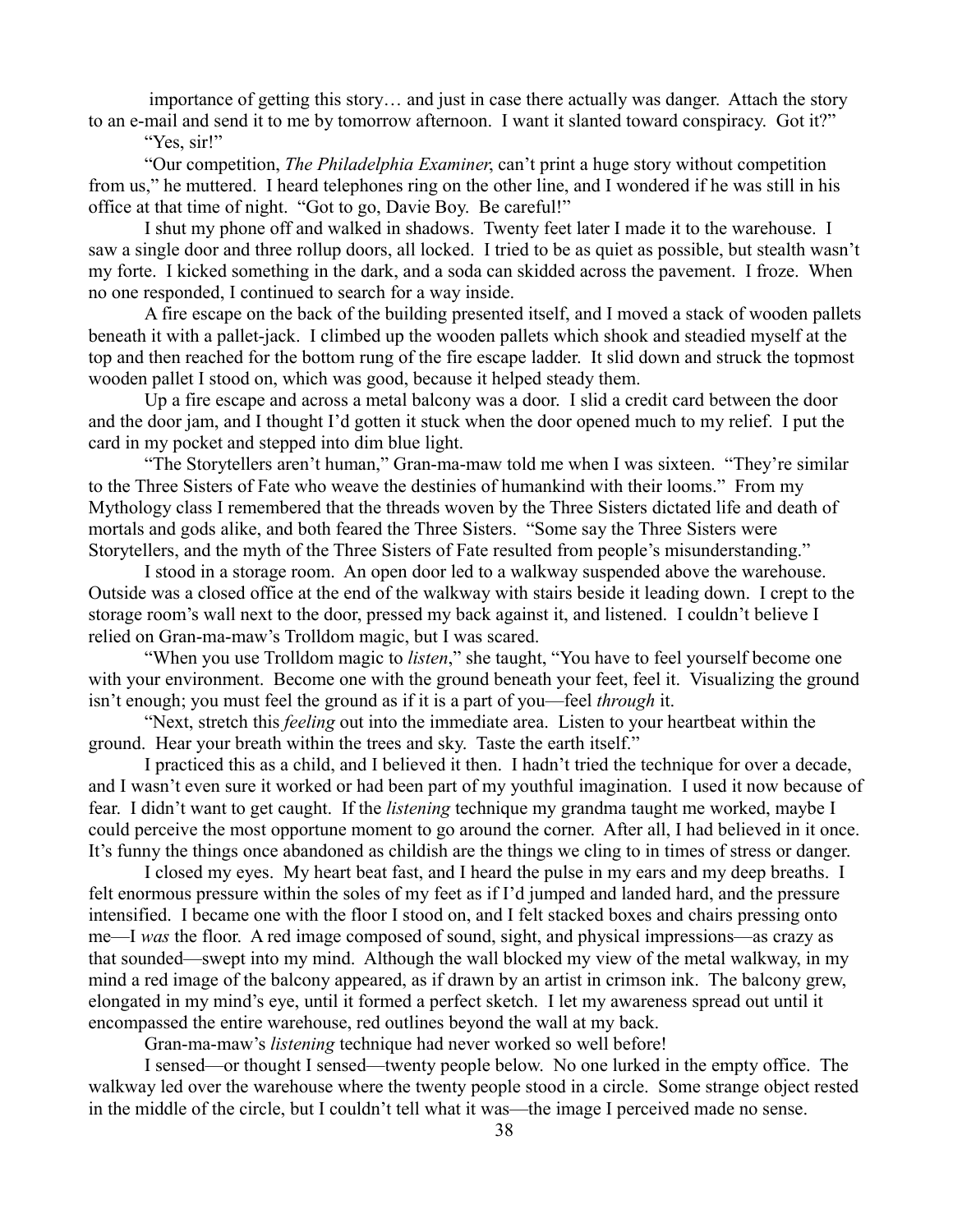I opened my eyes and the red images of the area disappeared as if by an invisible eraser, and reality sunk back into my perceptions. I risked a glance around the corner, and I didn't see anyone. I slipped around the corner and held my breath as I went to the balcony's railing.

I gasped and widened my eyes. An involuntary shudder weakened my legs, and I supported myself on the railing with trembling hands. Twenty people stood below just as I'd perceived through Gran-ma-maw's *listening* technique, but it wasn't the people that unnerved me.

A giant blue replica of Earth hovered in the center of the group, suspended by a means I couldn't decipher. The sphere was twenty feet in diameter and perfect in every detail. I saw clouds on the miniature planet, and I felt as if I stood on the moon itself and looked down at Earth, so lifelike was the replica. Wind swept from the planet facsimile and my hair wafted in the breeze, my clothes fluttered.

"It's tough to assimilate, isn't it?"

I yelped and turned back to the storage room I'd exited. Simon Harms, my informant, stepped from the shadows into the pale light onto the metal walkway. He made no attempt to be quiet, and his footsteps echoed. I saw some of the mysterious people below glance up and smile. Some waved.

"Simon?" I gasped. "Why are you here?"

Simon was bald, and blue light reflected off his Cuban features. His handsome face showed compassion, but intensity burned within his eyes. I looked at him as he watched the globe. He stood taller than me with chiseled cheekbones, an angular face and muscular body. I saw gang tattoos on his knuckles and hand. A black tear tattooed next to his eye made me picture him as a gang member in his youth.

"The same reason you're here," he told me. "We've both come to find the Storytellers. The difference between you and me is simple: I'm a member and you are not."

"You're a… Storyteller?" I stammered. "But-but this makes no sense."

His rich laughter echoed, and he waved to those below. I wondered if I would be alive tomorrow.

## **Part Two**

"Carl Jung had it right when he spoke of the Collective Unconsciousness, but even he didn't see its full implications." Simon gestured at the orb and said, "This is the Collective Unconsciousness; this is *Destiny's Price*."

I stood speechless while he spoke, our bodies tinted blue in the sphere's glow.

"With *Destiny's Price*, the Storytellers control destiny through *story*," he said. "It is through *story* we rule the world."

"Through *story?*" I croaked finding my voice. "What do you mean?"

The globe lit the warehouse with its own luminosity. We walked in its glow. Simon's footfalls echoed in the warehouse. The other Storytellers took a break.

"Everybody has a story," Simon told me, "You, me, and everybody in the world. Some stories are beautiful and some ugly. Each religion, government, and tract of land has a story.

"Likewise, each culture has their *storytellers*. Some write articles like you do for newspapers. Some write books. Others write speeches and screenplays. A select few write Scripture and affect people for generations to come.

"Regardless of what role they play, they are the storytellers of the world: judges and lawyers; editors and journalists; preachers and gurus whose words—whether written or spoken—create reality within the minds and social customs of those who have placed trust in them."

"That's what you are," I said. We continued to pace the globe as it bathed us in its bluish light. "You're a Storyteller. You belong to this ancient sect and influence powerful families."

"I am so much more than that," he said with a chuckle. "What I just described are the storytellers of *your* world. I need you to think about your own storytellers so you can understand what we are."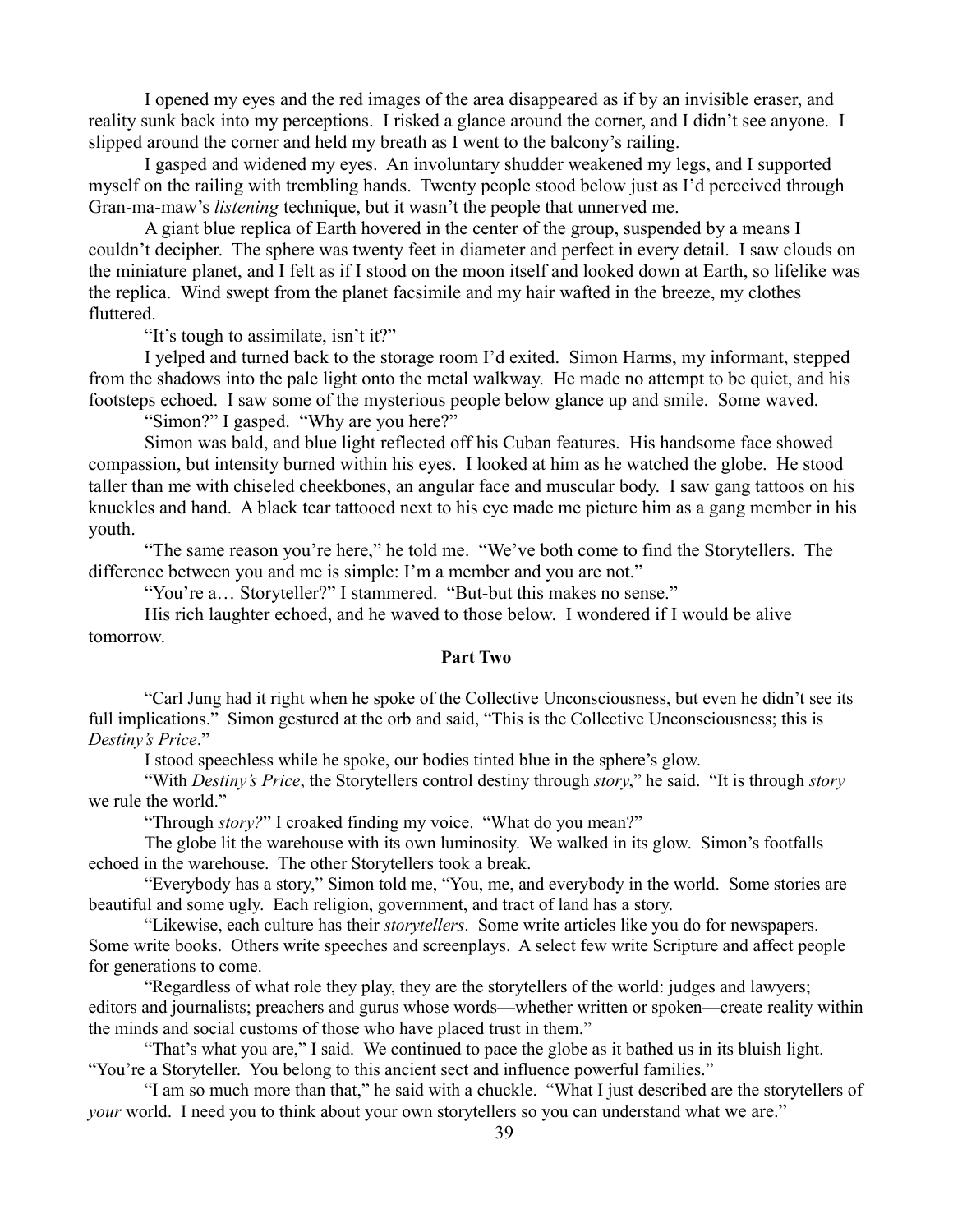I looked at the globe and shuddered. It floated in midair. It was dark enough that I couldn't see wires, but I began to believe there weren't any. Simon let me reach out and brush my hand along the edge of the globe. White clouds swirled around my hand, and a sudden blast of wind shook the building outside.

I removed my hand and stepped back. My heart thundered in my chest because I realized what had just happened, and it went against my logical worldview.

"What the hell?" I tried to control my voice's volume. "I created that wind, didn't I?"

Simon placed his hand upon my shoulder and said, "That's what you can do, my friend." He gestured at the twenty people who returned from their break. "Just think about what they can do."

They formed a circle around the globe again. I saw people from different nationalities: Japanese; Spanish; Russian; Native American Indian; German and others. They didn't hold hands or chant as I would have expected a secret cult to do. Instead they stood and stared… then closed their eyes.

I wouldn't have thought their closed eyes would be enough to frighten me, but they were. I knew they wielded great power. I *alone* had created an instantaneous windstorm when my hand had passed through the globe's clouds. What could they do *together*?

Simon led me to the steps up to the walkway. I watched as the globe—*Destiny's Price*, as Simon called it—shimmered brighter with blue light. The people stood beneath it, aglow with its power, and as their faces creased in concentration, *Destiny's Price* glowed even brighter.

"What are they doing?" I whispered.

"What we've done for centuries," Simon said. "What we always do. We write stories just like the storytellers that already affect your life. But *Destiny's Price* gives us… advantages."

"Like what?" I asked, my voice cracking.

A holy hush descended like the silence before a hymn sung in church. The Storytellers were the choir members, and we listened to their magic. Some great event was happening, and I realized a part of history hovered before me. The Storytellers my Gran-ma-maw told me about were real, and that knowledge coursed through my journalist's veins like molten metal. I had the conspiracy theory Spenser demanded, but I also had the blockbuster story of the Century!

"Do you want to know how it works?" he asked.

I nodded.

"It's easier to show you," he said. "Step closer."

" $But I$ "

I approached as the globe glowed brighter. It hummed and the pavement beneath my feet shook. I felt my chest vibrate. The globe's white clouds swirled and wind beat against the warehouse outside. Wind gusted from the globe and blew everybody's hair and clothes. Dust swirled up, and two small dust devils appeared in the warehouse. The wind increased as did the vibrations, until I stepped outside myself. Or, more accurately, an invisible force I had no power to resist moved into me.

My life opened within my mind like an electronic web page uploaded: all the details and nuances; each chapter of my life; every single event and scene; all my actions and words and thoughts opened like a book. And it didn't just open, it fed into my mind like radio feed as I received the transmission signal. In an instant, the story of my life flooded my mind.

"My God!" I wept. "Make it stop!"

I saw how uneventful my life was, but more so I saw what a bore I was, how misguided and nallve. I saw multiple relationships in which I, the ultimate nice guy, suffered betrayal again and again, the lonesome loser. I had few friends because I traveled too much like my father before me. My present job had taken me from the East Coast to Philadelphia, the third time I'd moved in as many years.

I moved around, I realized—as my life's story flowed into my mind—to insulate myself against life itself. Life and love couldn't hurt if I toured the country and never settled down to sink roots. But the story of my life didn't stop with my past up to my present; my future opened before me like the images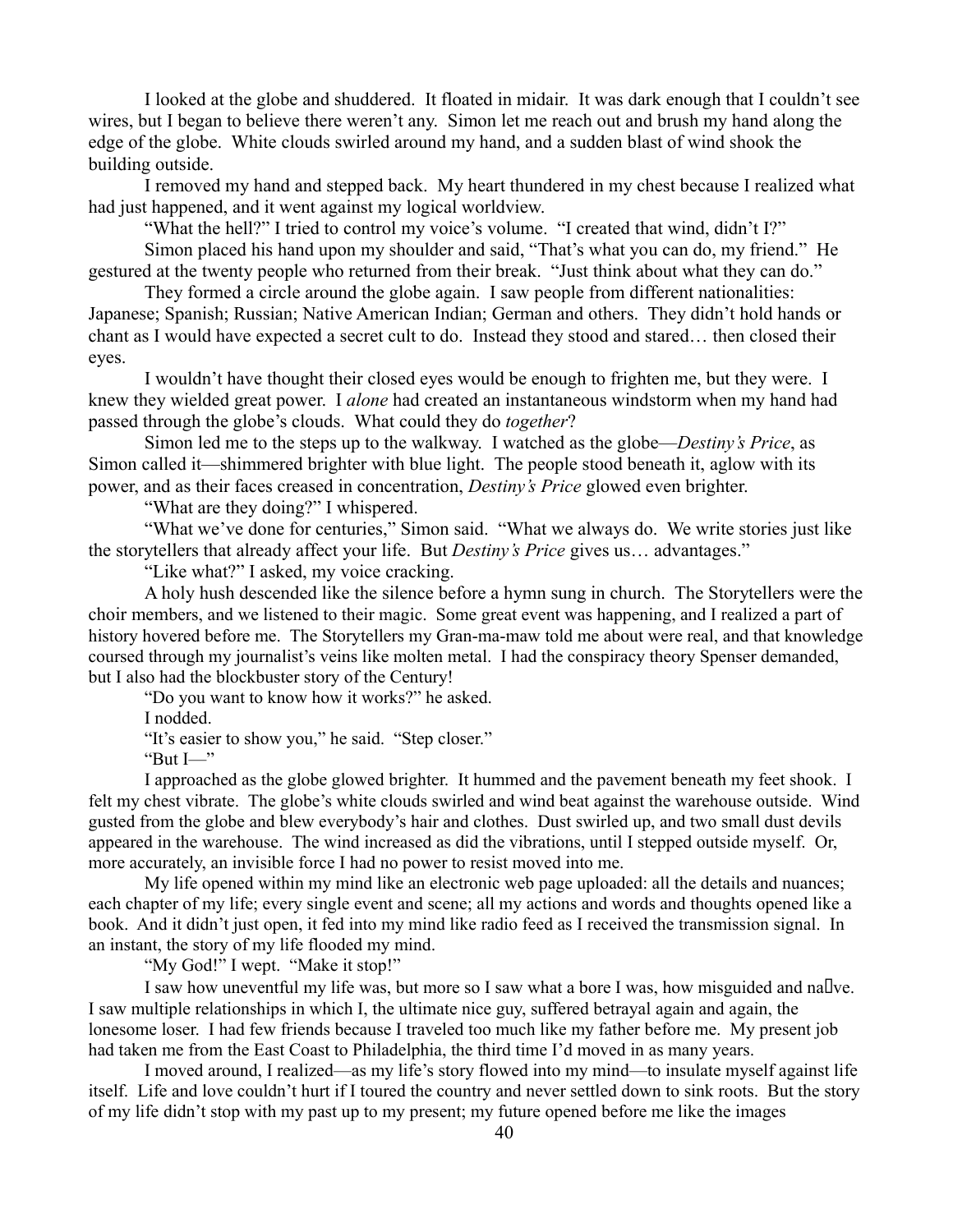gleaned by a psychic's crystal ball. The concise images disturbed me.

I fell upon troubled times—or I would in ten years. I married, had a child, and the woman was the same type of woman I always dated. I never chased women; a certain type of woman always came after me. My future-wife had a hard heart, and she became extremely selfish. I worked fifty to sixty hours per week, came home to clean the house, and took care of our daughter, Emily. I got up at night, exhausted, and fed Emily her bottle and sang her to sleep. The long workdays and lack of sleep blurred into depression and health problems.

While married, I was still alone in the world. It wasn't a very happy future. A heart attack gave me an early death and I never saw Emily graduate from high school.

"What do you see?" Simon asked in a gentle voice.

I couldn't answer because what I saw horrified me. I didn't want to see those images of brutal truth, and I realized I blocked so much from my mind for the sake of false security. The slices of my past that didn't sit well with me I ignored, like an alcoholic who denied he had a problem. I denied my mundane existence, denied my uselessness in the world, and in the future I would let a selfish woman rule and dominate me into an early grave.

I cried. I cried at the useless life I lived, and I cried harder at my useless future. Anger boiled inside, but it wasn't directed at the Storytellers nor at Simon; I was angry with myself for the future façade of marriage to an emotionless woman.

"What is it?" Simon asked again.

I felt my *story* recede from my mind. It felt like a drug wearing off, as if I was regaining consciousness after surgery. I shook my head and wiped tears from my cheeks and eyes.

"I didn't need to see that," I told Simon. "Just because I know I'm useless doesn't mean I have the power to change who I am."

"The power of *story* is all you need to change who you are," he disagreed. "Story has always changed people's lives. The story of Scripture, the words of a politician or President, these are all words and ideas expressed. Would you deny such stories have changed the lives of people for centuries?"

"No, but  $I$ — $"$ 

"Your life is… what?" he asked.

"Useless," I replied, "And without life. And it will continue to mean zilch in the future."

"But just because your life is meaningless doesn't mean you can't change your *story*," he said. "What do you mean?"

 "I was like you years ago," he said. "I'd come from Cuba on a boat. I joined a gang in Florida, got busted, and went to jail." He looked into my eyes and added, "I was *useless*."

I averted my eyes and watched the people, the Storytellers, around the globe while Simon spoke. His words comforted me.

"Then someone asked me to attend a meeting for Cuban refugees," he said. "The rented high school gymnasium was a façade for the Storytellers. I went and found *Destiny's Price*. Storytellers stood around it, and they let me *read* the story of my life like you just read yours.

"I saw how useless my life had been up to that point. I had stolen from others, had sold drugs. I was worse than useless; I was a criminal."

"Then what?"

He smiled and pointed at *Destiny's Price*.

"Then *Destiny's Price* chose me," he said. "Destiny intervened. Just like destiny intervened in your life. You're here for a reason, same as me so long ago."

"You mean I'm chosen?" I asked amazed. "But why?"

I couldn't understand why anyone would choose me. Why would someone useless like me be chosen for anything other than articles about parades, obituaries and occasional headlines?

"Consider it like winning the lottery," Simon said. "We didn't pick you; *Destiny's Price* picked you.

It

41

told us who you were and where you lived, and we arranged the elemental threads of your destiny so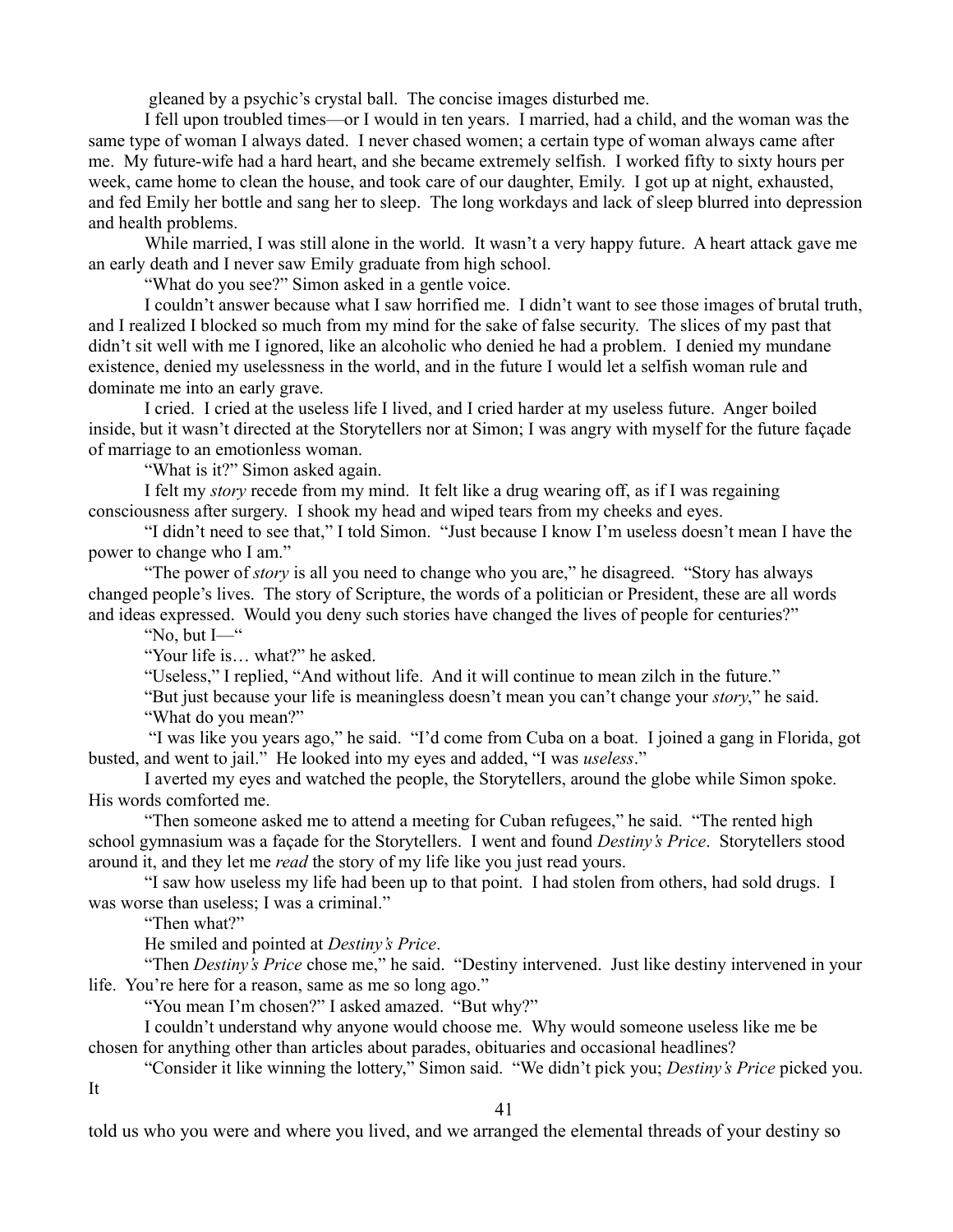we would meet, and here you are. Today's your lucky day."

\* \* \*

I worked with *Destiny's Price* an hour later. The Storytellers left me alone with the globe, except for Simon who assisted me.

"Before you can change the world as a Storyteller," he said, "You must first change your own life to become secure in your finances. And if you mess up, you'll be messing up your own life instead of the lives of others. Consider changing the *story* of your life practice. When you're successful, you can work with others to write the World-Story."

"Thanks for your vote of confidence," I said sarcasticly—I didn't have much confidence.

"Don't worry," he said. "*Destiny's Price* chose you. There's a reason you were chosen, and it wasn't so you could use the power of *story* to destroy your life or the lives of others."

"Still… I'm not sure about this, Simon," I hesitated. "Isn't this the domain of God? When you affect the world like this—"

"How do you know God doesn't use *Destiny's Price*?" he asked. "How do you know God doesn't work through the people who control *Destiny's Price*?"

He had a point.

"You were chosen for a reason, Davie," he said. "You must find out why."

I looked at the globe, let my mind wander, and closed my eyes. A wind shifted through me, but I concentrated until I felt my brow furrow with effort. I made a connection with *Destiny's Price.* My life flashed within my mind again, the *story* of my life. Scenes of my life were interwoven together within the *story* like threads, and with little effort I could reach out and rearrange those fragments. I could edit my life like an editor rips into a manuscript to change it. I could *write* myself into a geographical location, and I would instantly teleport there.

It was easy to do once I let my imagination work. I changed the *story* of my life so that I didn't move around so much, and I *wrote* or *willed* myself employed at the newspaper years before I actually was hired. I *wrote* a good working relationship between Spenser and myself, and he trusted me. I also *wrote* into his life the desire to sell his family owned newspaper which was already in financial trouble. I *wrote* a scene in which he sold his business to me, and he retired to Florida content to live off the last of his family's inheritance. I made sure his life was happy and contented with many friends and loved ones in Florida.

I opened my eyes. I felt the connection snap between *Destiny's Price* and myself, and a physical sensation hummed into my body as the globe's blue light faded.

I stepped back and a rush of memories gushed into my brain. I staggered and felt someone steady my arm. Memories of events that had never happened crushed my existence as a journalist, and I remembered—vivid and strong memories—that I bought the *Friendly Philly* from my boss years ago. This memory was powerful and strong, and the event wasn't illusion, it was bedrock reality.

"Are you okay?" Simon asked steadying me, his hand upon my arm.

I nodded and took out my wallet. I opened it because I remembered my business cards were tucked inside next to one-hundred dollar bills. I pulled a card out and read it:

> *The Friendly Philly Reporting tomorrow's news today! Editor: Davie Miller*

My hand trembled and I dropped the business card. It fluttered to the floor.

42

"Will you be okay?" Simon asked. "When you wake up and your entire past has been rewritten,